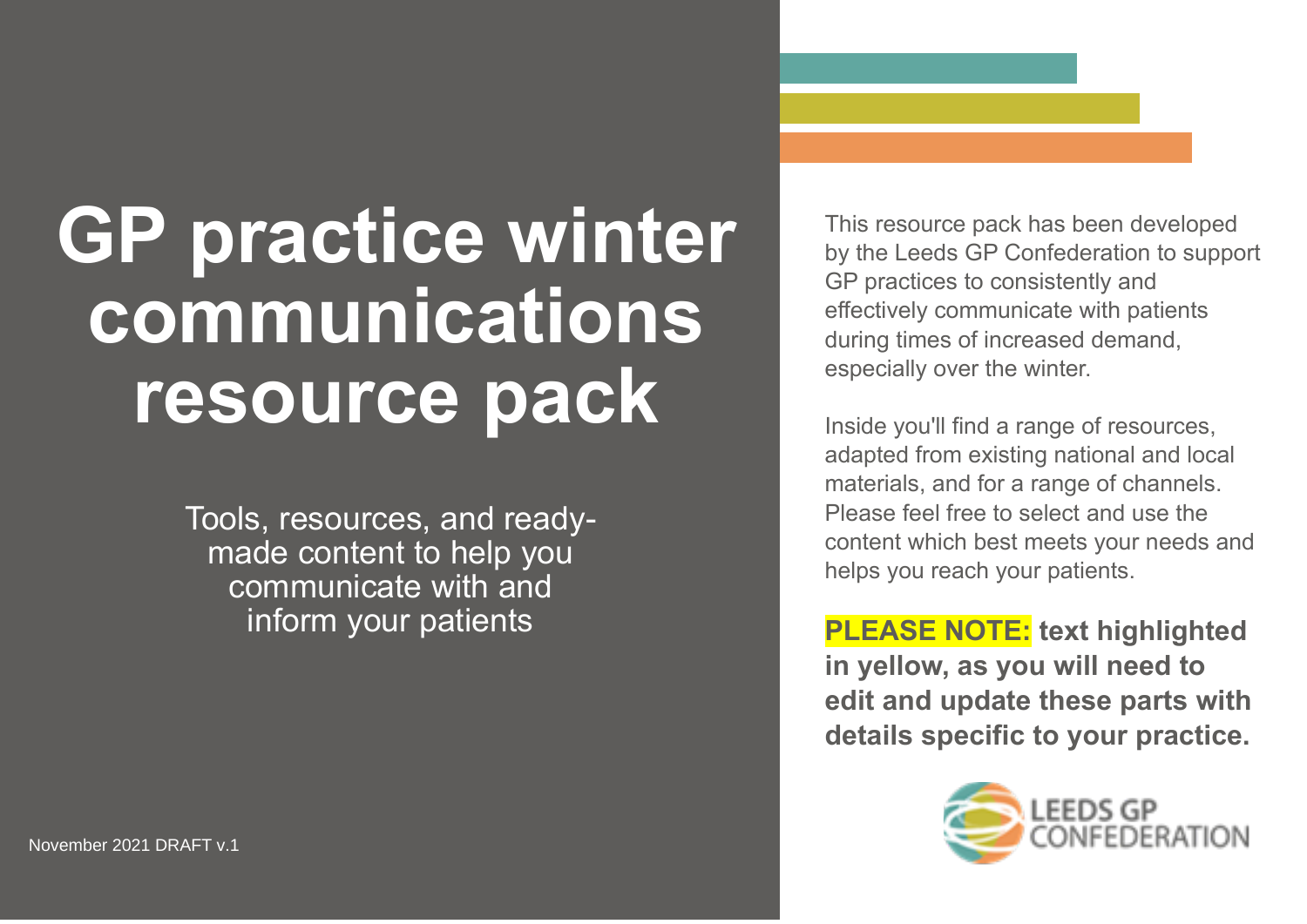# **Context**

- GP surgeries are experiencing significant and growing strain whilst being at the forefront of the NHS' response to the COVID-19 outbreak, delivering vaccine appointments whilst maintaining non-COVID care for patients throughout.
- To protect our staff and resources, it is important that people are helped to access the right support the first time.
- The choice of appointment offered should take account of patient preferences and the access they have to the internet and telephone. Patients should also have the option of coming to the practice in person while adhering to IPC guidance
- Practices should continue to engage with their practice population regarding access models and should actively adapt their processes as appropriate in response to feedback.
- Care Navigation and Sign Posting training is available via your Primary Care Development Facilitator. Evidence shows that 27% of appointments could be sign posted elsewhere freeing up GP time.

### **When communicating with patients:**

- **Be clear that practices are open, and that face-to-face appointments remain available.**
- **Help to explain the difference between online/remote triage (navigation) and remote consultations.**
- **Ensure patients continue to receive the right care from the right person at the right time.**
- **Help to explain the different roles and specialisms available and why this might mean not seeing a GP in order to access more appropriate support.**
- **Ensure that you are meeting the Accessible Information Standard, taking account of patients' communications preferences and requirements.**

### **Making our information accessible**

All organisations that provide NHS care are legally required to follow the Accessible Information Standard. The Standard sets out a specific, consistent approach to identifying, recording, flagging, sharing and meeting the information and communication support needs of patients, service users, carers and parents with a disability, impairment or sensory loss.

[NHS England »](https://www.england.nhs.uk/ourwork/accessibleinfo/)  [Accessible](https://www.england.nhs.uk/ourwork/accessibleinfo/)  [Information Standard](https://www.england.nhs.uk/ourwork/accessibleinfo/)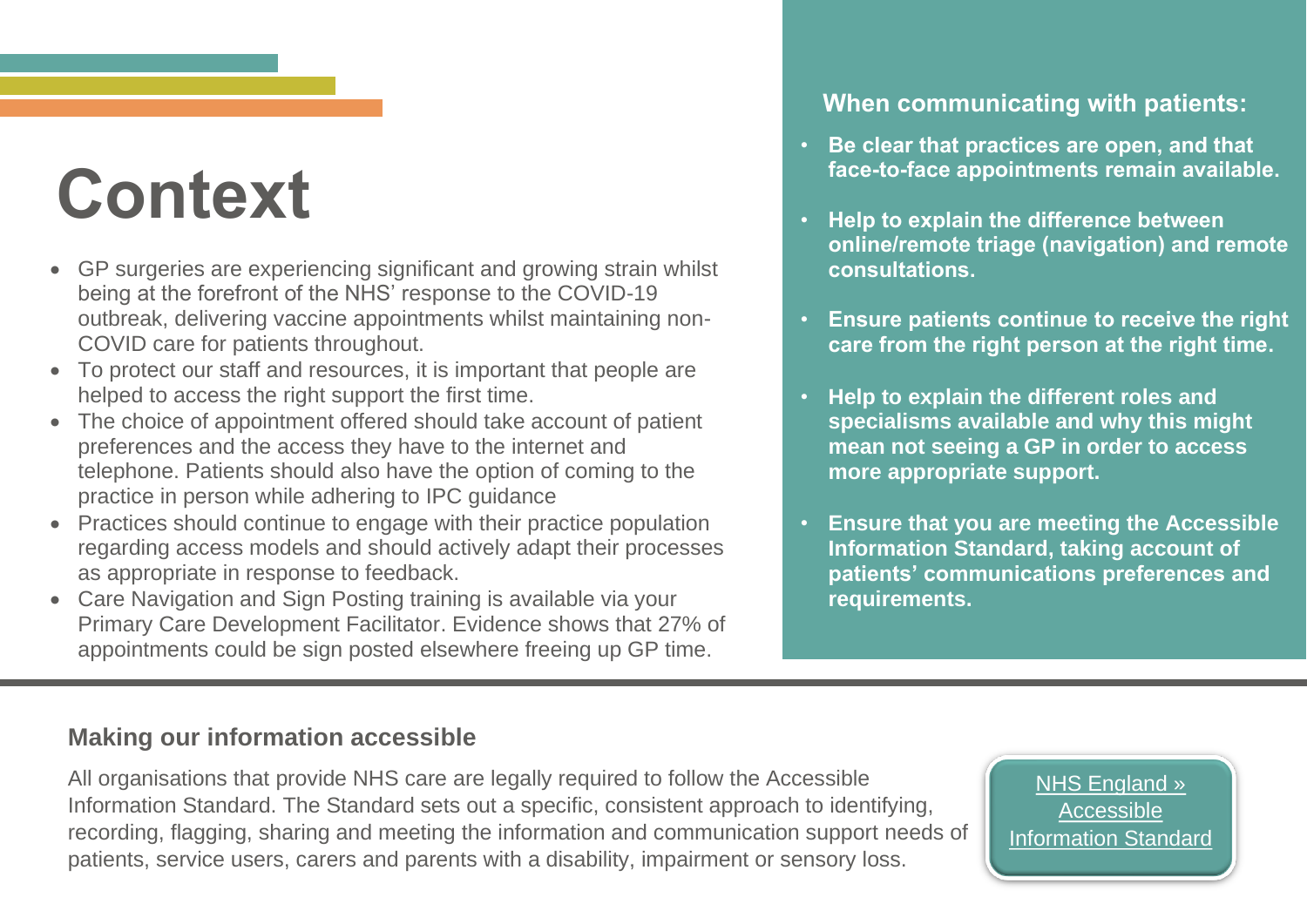# <span id="page-2-0"></span>**Menu**

### **E** [Website content](#page-3-0)

Ready-made copy to add to your own practice website. This helps inform patients of new ways of working and how to access the best support.

## **■** More resources

Links to existing information and resources that have been produced [locally and nationally to share consistent](#page-5-0)  messages with public and patients

## MJOG text

[Messages for your practice to copy and](#page-6-0)  send out. These promote self-care and direct access to other support, such as online resources or social prescribing.

## **C** [Phone messages](#page-7-0)

For when your phone lines are busy and patients might be waiting. These messages provide information about other types of support available.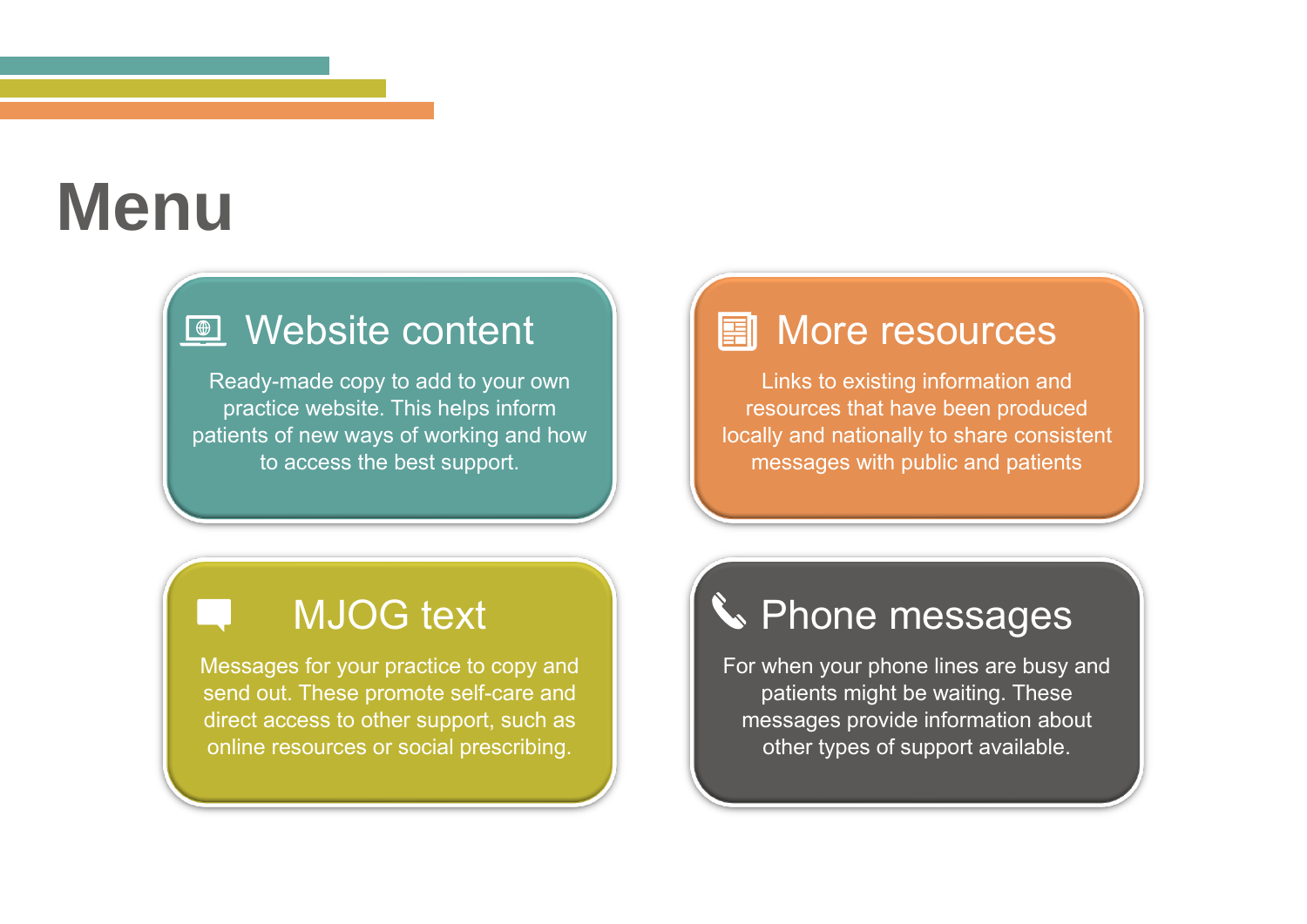# <span id="page-3-0"></span>**Website content**

### **We're here for you**

[practice name] is here for you and we will continue to do all we can to keep people safe and well through the winter months and beyond. During this time of increased demand and pressure on our services, it's even more important that you get the support you need in the right place, at the right time, by the right healthcare professional.

### **Helping you choose the right service**

Several NHS services are available to provide the best health care for your needs. Choosing well will help get you the best advice quickest and reduces pressure on services, freeing them up to help those who need them the most.

#### **Self-care**

For treating minor ailments, grazes, bruises, choose [self-care.](https://www.leedsccg.nhs.uk/health/healthy-living/winter-health/#self-care) If required, your pharmacist or NHS 111 service can advise you what to do and what to take. You will also find a wealth of information on conditions and treatments on the [NHS website.](http://www.nhs.uk/)

#### **Your community pharmacy**

Your community pharmacy can give treatment advice about a range of common conditions and minor injuries such as tummy upsets, coughs and colds. Best of all, there is no need for an appointment. If you want to buy an over-the-counter medicine, the pharmacist and their team can help you choose. Find your [local pharmacy](https://www.leedsccg.nhs.uk/health/services/find/?fas-service-type=pharmacies)

#### **NHS 111**

For urgent medical help that isn't life threatening, choose [NHS 111](https://111.nhs.uk/) online or phone 111. The team can provide confidential advice and help you access the most appropriate local health services to meet your needs. If you are deaf, hard of hearing or speech-impaired you can contact the NHS 111 service using the [NGT Relay](http://ngts.org.uk/) services.

#### **Medications**

For repeat medications without having to call your GP practice, choose [the NHS app.](https://www.nhsapp.service.nhs.uk/login) Order any repeat medications 7 days in advance. It typically takes 72 hours for any repeat medication request to be ready at your pharmacy.

#### **Living well advice**

For advice and support on living well, choose [NHS Live Well](https://www.nhs.uk/live-well/) or the [Leeds Directory,](https://www.leedsdirectory.org/) which connects you to checked and vetted local services and tradespeople as well as local activities and events.

#### **Linking Leeds**

For social isolation, emotional issues or wellbeing concerns, choose [Linking Leeds.](https://linkingleeds.com/support/) You can self-refer to this free social prescribing service, which links people aged 16 and above with local community services to improve wellbeing.

#### **Mental health support**

For information and support to help you take care of your mental and wellbeing, choose [Mindwell](https://www.mindwell-leeds.org.uk/) for adults or [MindMate](https://www.mindmate.org.uk/) for young people.

#### **Sexual health**

For sexual health advice, Sexually Transmitted Infection (STI) screening and treatment, HIV testing, and contraception, choose [Leeds Sexual Health Service.](https://leedssexualhealth.com/) If you are under 18, please visit our [young people's sexual health advice during COVID-19](https://leedssexualhealth.com/latest-news/covid-19-and-sexual-health-advice-for-young-people) page.

#### **Walk-in centre or urgent treatment centre**

For minor injury care from specialist nurses without an appointment, choose one of our [urgent treatment centres](https://www.leedsccg.nhs.uk/health/services/minor-injury/) or the walk-in centre.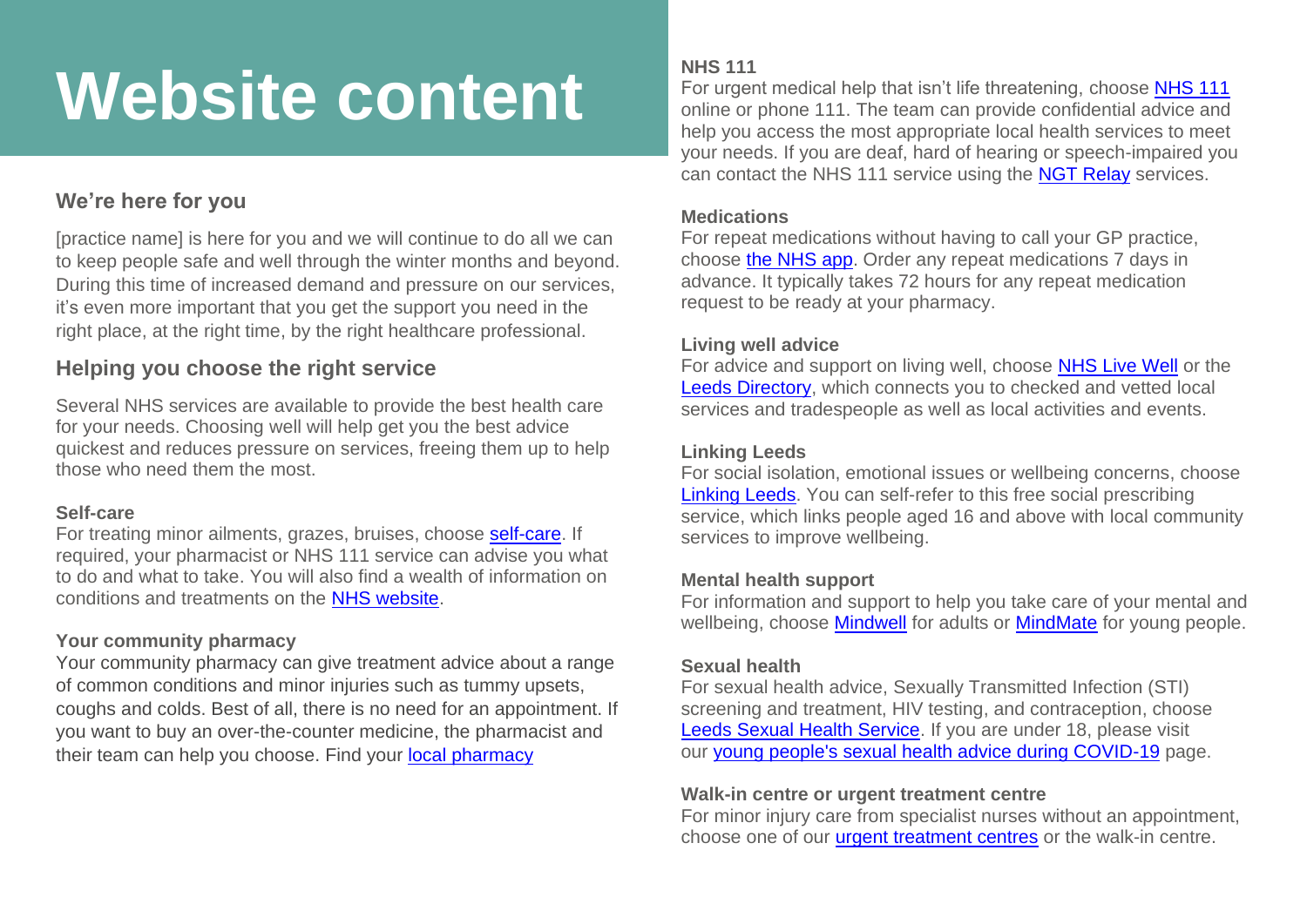#### **Accident and Emergency (A&E) and 999**

For serious and life-threatening emergencies only, choose [your](https://www.nhs.uk/service-search/other-services/Urgent-Care/LocationSearch/0)  [nearest A&E](https://www.nhs.uk/service-search/other-services/Urgent-Care/LocationSearch/0) or phone 999.

#### **GP Out of Hours Service**

For fevers, infections and other problems that cannot wait for [practice name] to re-open, choose the GP Out of Hours Service by calling NHS 111.

#### **Dental Emergencies**

If need urgent treatment, choose your regular dentist for advice. If you do not have a regular NHS dentist, contact NHS 111.

### **Accessing care at [practice name]**

The easiest way to access our services is to complete our **online** consultation form [hyperlink]. The response is often much quicker too because you do not have to wait in the queue on the phone or wait by the phone for a call-back. If you do need to call us, please phone [insert phone number]

Sometimes the GP is not the most appropriate Healthcare Professional to deal with your ailment. Our patients often need more tailored support than a General Practitioner (GP) can provide. That's why **[Practice name]** has several, new, specialised roles, such as mental health practitioners, physiotherapists, and pharmacists [please update with services relevant to your practice and hyperlink to more info on your site if possible]. You can even self-refer for some services without seeing your GP. This means you get straight to the specialist care you need whilst allowing our GP appointments to be used for those who need them.

Our practice team will ask you some questions so they can best assess your need and book you in with the most suitable clinician at an agreed opportunity. That could be the same day or over the coming days and weeks, dependent on what is clinically appropriate.

If you are not able to attend your appointment, please let us know in good time so that the slot can be used for someone else.

We care for many people and are working hard to give everyone the help and information they need. Sometimes that causes others to wait for our services or when reaching us on the phone. We really appreciate your patience and understanding.

### **How you can help**

#### **1. Look after yourself and each other**

There are many [ways to stay well](https://www.leedsccg.nhs.uk/health/healthy-living/winter-health/) this winter. This includes staying warm, eating well, and checking up on vulnerable neighbours. Many minor illnesses and injuries such as a sore throat, coughs, colds and small cuts can be treated in your own home with a well-stocked medicine cabinet and plenty of rest.

#### **2. Save time by booking your appointment online** Use our **online consultation form [hyperlink]** to request advice or

treatment. You will receive a response as soon as our practice team has assessed how to provide your care by the most appropriate person, usually within two working days. This might be with a GP or with a specialist professional more suited to your needs.

#### **3. Have jabs and get tested**

It's not too late to receive a COVID-19 vaccine. Please have your second dose as two doses are needed for full protection, get a booster and flu jab when offered. If you have symptoms, [get a](https://www.gov.uk/get-coronavirus-test)  [COVID-19 test](https://www.gov.uk/get-coronavirus-test) and don't visit a healthcare setting (GP practices, pharmacies, accident, and emergency).

#### **4. Continue to be kind to our staff and each other**

This includes helping us by socially distancing where possible and wearing a face mask in healthcare settings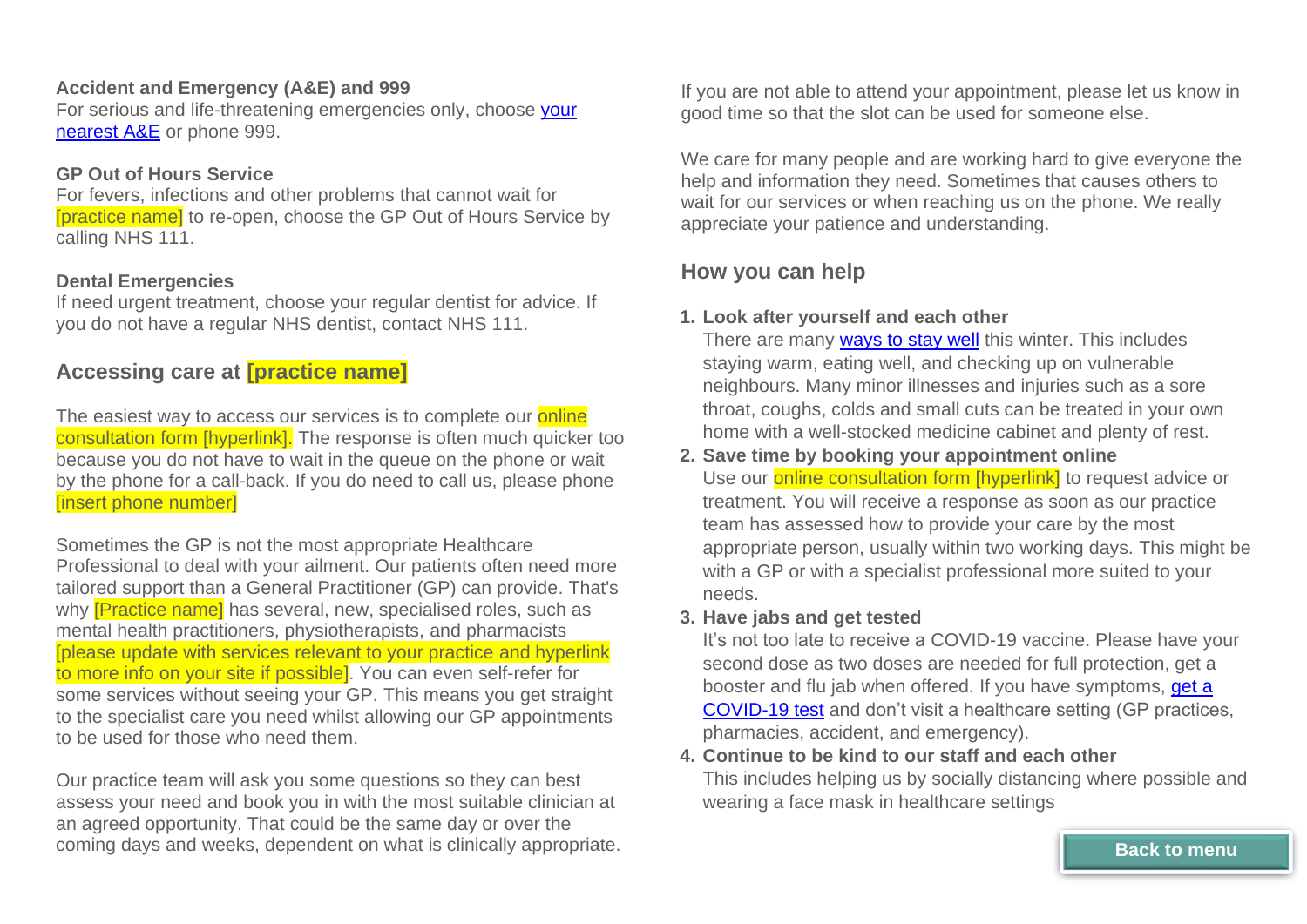## <span id="page-5-0"></span>**More resources**

#### **Community pharmacy messaging guide**

Information included in this guide assists you with key messages and resources to help understand and support local conversations. <http://www.cpwy.org/doc/2962.pdf>

#### **Locally developed patient materials**

Leeds CCG has developed a range of resources and messages to support you to share key messages and changes. [https://www.leedsccg.nhs.uk/about/covid-19-primary](https://www.leedsccg.nhs.uk/about/covid-19-primary-care/communication-resources/)[care/communication-resources/](https://www.leedsccg.nhs.uk/about/covid-19-primary-care/communication-resources/)

#### **Nationally developed resources**

Downloadable materials are available to help promote and help patients understand more about roles in the general practice multidisciplinary team.

[https://campaignresources.phe.gov.uk/resources/campaigns/98-nhs](https://campaignresources.phe.gov.uk/resources/campaigns/98-nhs-general-practice-multidisciplinary-team-)[general-practice-multidisciplinary-team-](https://campaignresources.phe.gov.uk/resources/campaigns/98-nhs-general-practice-multidisciplinary-team-)

**[Back to menu](#page-2-0)**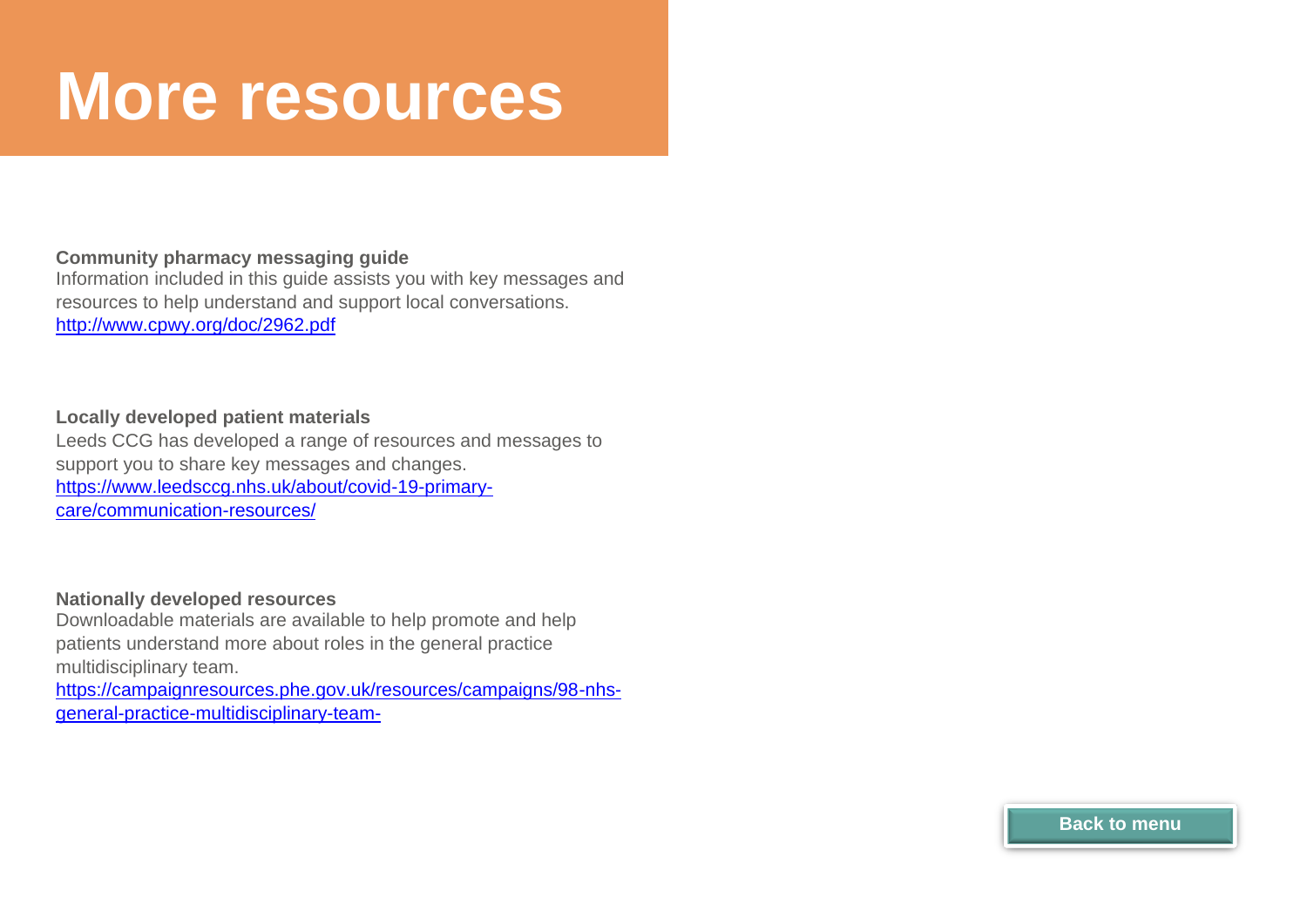# **MJOG text**

<span id="page-6-0"></span>Dear patient, *[practice name]* is here for you. Please help us to help you this winter by choosing the right service for your needs. We now have specialist professionals who can offer you direct support without seeing a GP. Find out more and save time by booking online at [web address].

Dear patient, *[practice name]* looks after lots of people in our area and we are particularly busy right now. There may be other services or healthcare professionals working in practice you can see to access the support you need without seeing a GP. Find out more by visiting the practice website about services and support available to you. [web address].

Hello, this is a message from **[practice name]**. To help you get the right care and support from the right health professional, please let us know your symptoms when booking an appointment online or with our receptionists. Thank you.

Don't forget to update the text highlighted in yellow with your own details.

Dear patient, this winter we can all take simple steps to look after ourselves and others. This includes staying warm, eating well and checking on vulnerable neighbours. By looking after yourself and those around you, you really will be helping your NHS. Take care, from all at [practice name].

Dear patient, our health and care services are seeing unprecedented increases in the number of people needing help. We are working hard to help people get the information and support they need. Please help us to help you this winter by choosing the right service for your needs. Find out more at [web address]. Take care, from all at [practice name].

More information and NHS guidance on sending emails and text messages to your patients is available at: [Email and text message communications –](https://www.nhsx.nhs.uk/information-governance/guidance/email-and-text-message-communications/) NHSX

**[Back to menu](#page-2-0)**